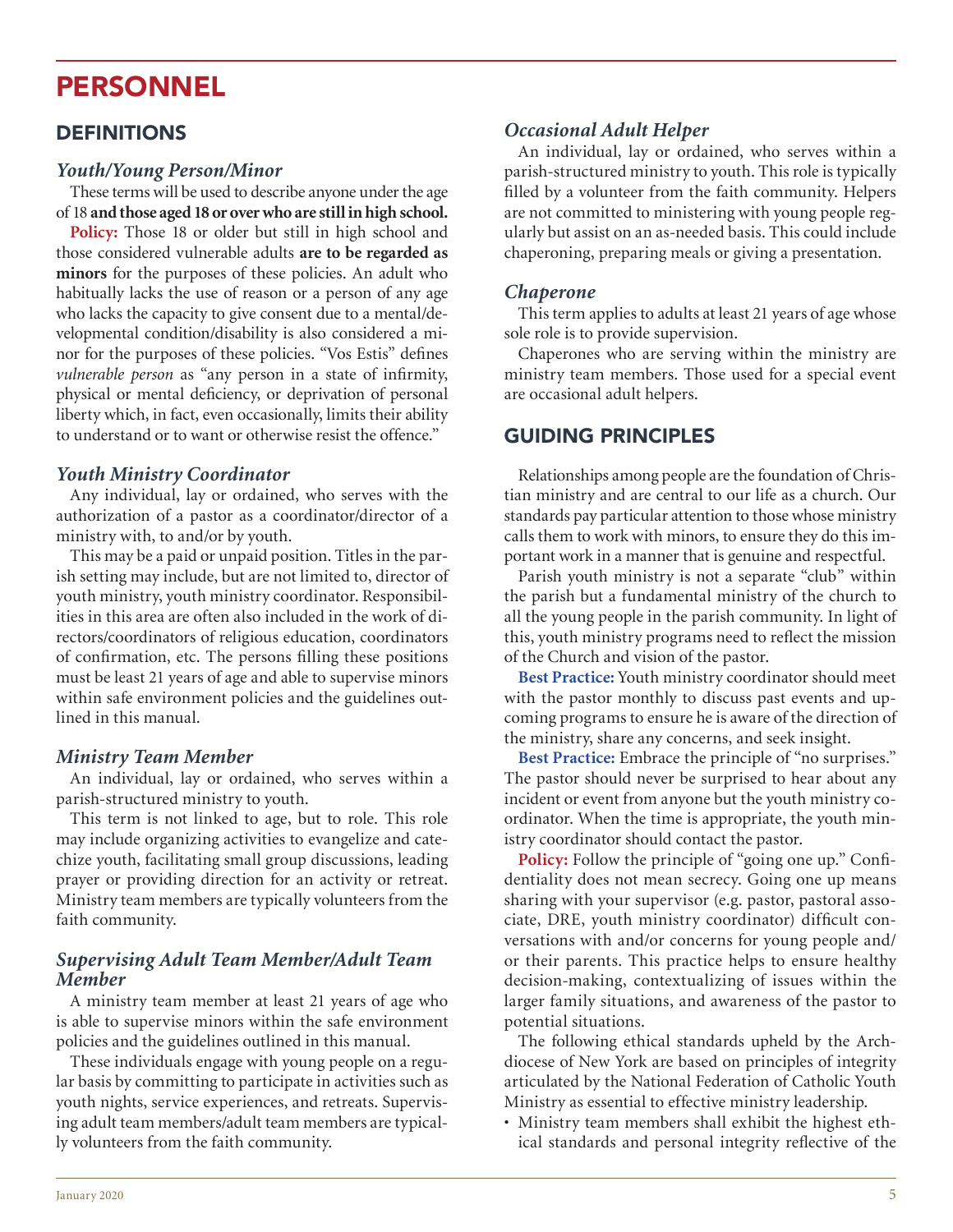teachings of the Gospel and shall avoid even the appearance of impropriety.

- Ministry team members shall at all times conduct themselves in a professional manner, including by developing and maintaining a level of professional competence commensurate with their ministerial duties.
- Ministry team members shall witness God's love for every person by showing sensitivity, reverence, and respect for each individual with and to whom they minister.
- Ministry team members shall be conscious of the unique power they have in relationships due to the trust they are given and the visibility of their witness and leadership.
- Ministry team members, whether paid or unpaid, are obligated to comply with archdiocesan policies related to protection of minors, including Safe Environment Policies, the Policy on Sexual Misconduct, the Code of Ethics for Youth Ministry Leaders, and the Code of Conduct for Employees and Volunteers Working with Children and Young People.
- Ministry team members, as people of God, share actively in the ministry of Christ and the Church by living lives of Christian witness and by proclaiming the message of the Gospel in word and deed. They share in the mission God has entrusted to the Church to fulfill in the world, in accord with the gifts and talents they possess. These gifts and talents are shared with all members of the Church, thus providing for the continual building up of the Kingdom of God.

Policy: All adult team members and regular ministry team members aged 18-20 must read and sign the Code of Ethics for Youth Ministry Leaders. A copy will be placed in their personnel file. A copy of this Code of Ethics is found in the back under "Forms."

## **Code of Ethics for Youth Ministry Leaders**

The National Federation for Catholic Youth Ministry has developed the following code of ethics for youth ministry leaders. The Archdiocese of New York has adapted this code. The code is for youth ministry leaders regardless of employment status. This code is to be used in conjunction with existing archdiocesan policies, protocols or codes.

#### **Professional Ethical Obligations**

- I. Ministerial Role Youth ministry leaders:
	- a. Work collaboratively with the pastor (and/or other supervisors) and associates in ministry.
	- b. Faithfully represent the teachings of the Catholic Church with integrity in word and action.
	- c. Are competent and receive education and training commensurate with their role(s) and responsibilities (§ 231, Code of Canon Law).
- d. Respect the diversity of spiritualties in the faith community and will not make their personal form of spirituality normative.
- II. Inclusion Youth ministry leaders:
	- a. Recognize the dignity of each person and refrain from behaviors or words that are disrespectful of anyone or any group.
	- b. Serve all people without regard to sex, creed, national origin, race, ethnicity, age, sexual orientation, marital status, socioeconomic status, immigration status or political beliefs.
	- c. Ensure all persons have access to the resources, services and opportunities they require with particular regard for persons with special needs or disabilities.
	- d. Exercise intercultural competency in their ministries.
- III. Accountability Youth ministry leaders:
	- a. Are accountable to the pastor or other duly appointed representative, under the authority of the archbishop.
	- b. Are called to serve the faith community, carrying out their ministerial functions "...conscientiously, zealously, and diligently" (§ 231, Code of Canon Law).
	- c. Exercise responsible stewardship of resources while holding themselves to the highest standards of integrity regarding the fiscal matters placed in their trust.
	- d. Upon having reasonable cause to suspect abuse of a minor, must notify the appropriate civil authorities, including law enforcement, the local District Attorney's Office and/or the New York Statewide Central Register of Child Abuse and Maltreatment, as well as church leadership responsible for responding to alleged abuse, including either the director of the Safe Environment Office or the general counsel of the Office of Legal Affairs, in accordance with civil law, ecclesial law and the archdiocesan Policy on Sexual Misconduct.
- IV. Confidentiality Youth ministry leaders:
	- a. Respect confidentiality, yet are not held to confidentiality in the same way as ordained ministers and licensed, certified counselors.
	- b. Adhere to civil and ecclesial law concerning the reporting of neglect and abuse or when physical harm could come to another person. There is no confidentiality where there is a reasonable suspicion that abuse of a minor is, has or will occur.
	- c. Support the rights and roles of parents while ministering to the needs and concerns of their children.
- V. Conduct Youth ministry leaders:
	- a. Know that they have considerable personal power because of their ministerial position. Therefore, they will sustain respectful ministerial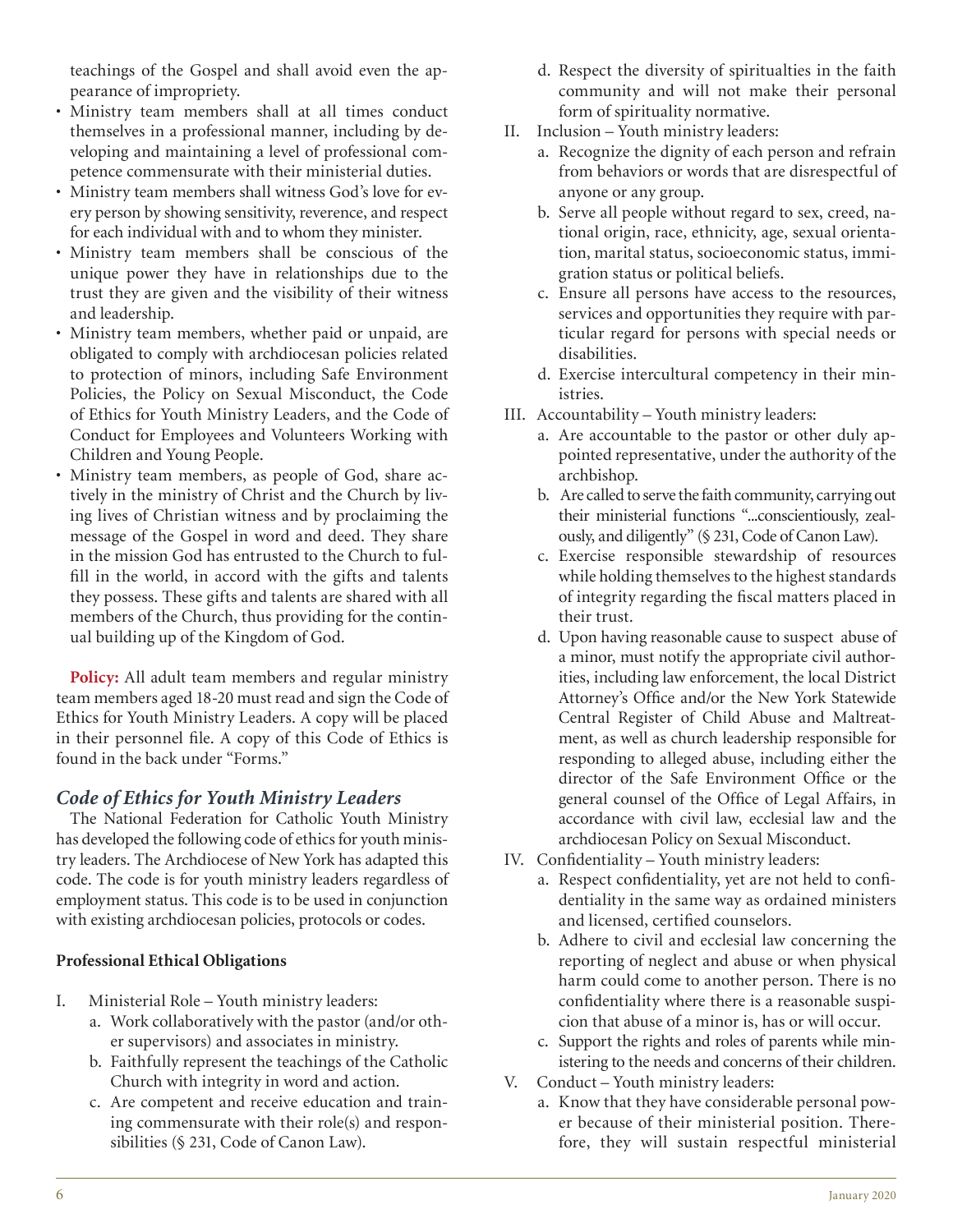relationships, avoiding manipulation and other abuses of power.

- b. Maintain appropriate professional boundaries (e.g., physical, sexual, spiritual, relational and emotional). Romantic, dating or sexual relationships between a youth ministry leader and any youth is inappropriate, unethical, illegal and impermissible.
- c. Shall exhibit the highest ethical standards and personal integrity reflective of the Gospel and will avoid even the appearance of impropriety.
- d. Shall not use alcohol while supervising youth; shall never use illicit substances; and shall never provide alcohol or illicit substances to youth.
- e. Shall not share, show, watch or discuss any sexually suggestive materials, including pornographic videos and images, with minors.

VI. Referrals and Intervention - Youth ministry leaders:

- a. Know the signs of neglect and physical, sexual, and psychological abuse.
	- i. Indicators of physical abuse can include: injuries to the eyes or both sides of the head or body, frequently appearing injuries such as bruises, cuts and/or burns, especially if the child is unable to provide an adequate explanation of the cause. These may appear in distinctive patterns such as grab marks, human bite marks, cigarette burns or impressions of other instruments; destructive, aggressive or disruptive behavior; passive, withdrawn or emotionless behavior; and fear of going home or fear of parent(s).
	- ii. Indicators of sexual abuse can include: symptoms of sexually transmitted diseases; injury to genital area; difficulty and/or pain when sitting or walking; sexually suggestive, inappropriate or promiscuous behavior or verbalization; expressing age-inappropriate knowledge of sexual relations; and sexual victimization of other children.
	- iii. Indicators of maltreatment can include: obvious malnourishment, listlessness or fatigue; stealing or begging for food; lack of personal care - poor personal hygiene, torn and/or dirty clothes; untreated need for glasses, dental care or other medical attention; frequent absence from or tardiness to school; and a child inappropriately left unattended or without supervision.
- b. Know their limitations with respect to paraprofessional counseling and make appropriate referrals.

VII. Parish/Diocesan Policies - Youth ministry leaders:

a. Know of and comply with all applicable parish, organizational and/or archdiocesan policies, with special attention to sexual misconduct, safe environment, risk management, safety, transportation, parental permission and medical emergency policies.

# *References*

Coriden, J., Green, T. & Heinstschel, D, Editors, (1985). The Code of Canon Law: A Text and Commentary. The Canon Law Society of America. New York: Paulist Press.

Gula, Richard (1996). Ethics in Pastoral Ministry. New York: Paulist Press. *National Association for Lay Ministry Standards Code of Ethics*. Downloaded from the Internet on October 16, 2002, at www.nalm.org/standards.html. *National Federation for Catholic Youth Ministry's Organizational Code of Con*duct. March 2000.

NALM, NCCL, and NFCYM (September 29, 2002). Common Competency *Project Core Certification Standards and Competencies. Draft 3.* 

Copyright ©2008 by the NFCYM, 415 Michigan Avenue NE, Suite 40, Washington DC 20017. All rights reserved. The NFCYM grants permission to Catholic dioceses and parishes to reproduce and distribute this document for educational purposes. Approved by the NFCYM membership February 2008. Adapted with permission July 2019.

# FORMATION AND KEY RESPONSIBILITIES

# *Youth Ministry Coordinator*

- I. Safe Environment Formation
	- a. **Policy:** Prior to starting in youth ministry, the youth ministry coordinator must successfully complete the screening process, which includes a background check and Safe Environment Questionnaire. He/she must complete the "VIRTUS: Protecting God's Children" safe environment training within 45 days of starting youth ministry. If a youth ministry coordinator is arrested or informed that he/she is under investigation by any law enforcement agency, he/she must immediately disclose this to the Safe Environment Office.
	- b. **Policy:** The youth ministry coordinator must know, follow and comply with all archdiocesan Safe Environment Policies, Policies on Sexual Misconduct and the Code of Conduct found at archny.org/safe-environment-program, as well as the policies in this manual.
	- c. Policy: The youth ministry coordinator will renew his/her background check at intervals established by the Safe Environment Office.
	- d. If a supervising adult team member is arrested or informed that he or she is under investigation by any law enforcement agency, he/she must immediately disclose this to the Safe Environment Office.
- II. Ministry Formation
	- a. Policy: The youth ministry coordinator must complete the Office of Youth Ministry Starting Smart course within the first 15 months of ministry in this archdiocese.
	- b. The youth ministry coordinator is expected to participate in ongoing annual formation.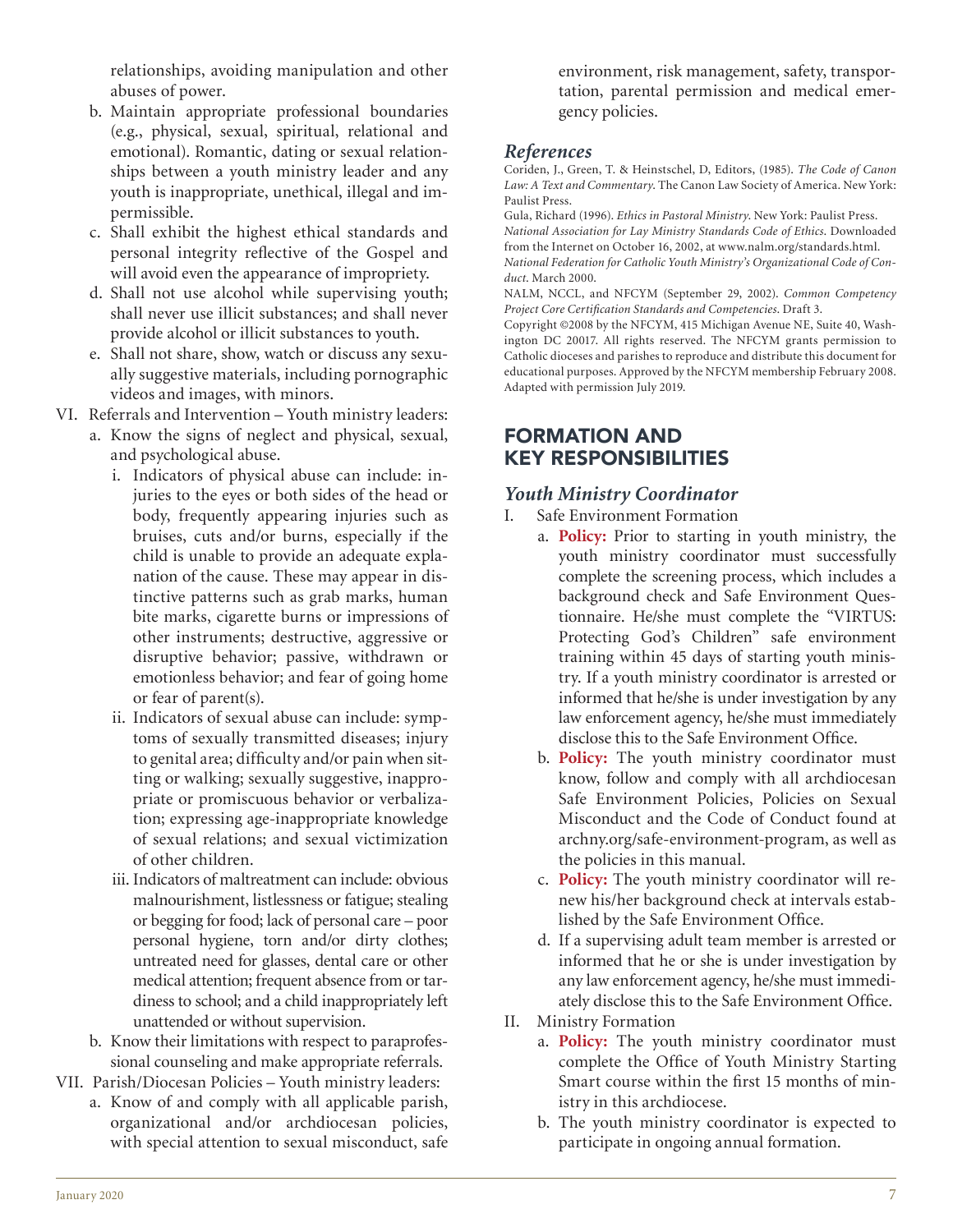- c. Best Practice: The youth ministry coordinator completes a CPR/first aid course and keeps certification renewed.
- d. Best Practice: The youth ministry coordinator engages in ongoing ministerial and spiritual formation regardless of certification level or experience.
- III. Key Responsibilities of the Youth Ministry Coordinator
	- a. **Policy:** Work under the authorization and authority of a pastor to coordinate an adult team to direct programs and services to and with young people that reflect the principles found in the U.S. Bishops' document *Renewing the Vision* and the needs and gifts of the parish community.
	- b. Policy: Monitor adult volunteers for compliance with safe environment policies, general youth ministry policies of the archdiocese and applicable local and federal laws.
	- c. **Policy:** Annually report to the parish safe environment coordinator a list of all adults engaged in youth ministry in the parish.
	- d. Policy: Review the safe environment compliance (background checks, etc.) of adult team members at least twice a year.
	- e. **Policy:** Maintain records and forms.
	- f. **Policy:** Follow the principle of "going one up" as outlined earlier.
	- g. Foster an environment where young people can encounter Christ and grow in their Catholic faith.
	- h. Build healthy relationships with youth of the parish.
	- i. Provide tools, resources, and programs that help families grow in their faith together.
	- j. Minister as a teaching representative of the Church.
	- k. Communicate frequently with the pastor or an individual designated by the pastor regarding youth ministry events, successes and issues.
	- l. Develop and publish an annual calendar of activities.
	- m. Ensure clear communication of youth ministry events and programs to parish leadership, parents and youth.
	- n. Actively communicate with the archdiocesan Office of Youth Ministry.
	- o. Provide resources and professional referrals to parents and youth as needed.
	- p. Collaborate with the parish religious education office and other ministries.
	- q. Operate within an established budget; monitors and fully accounts for spending and receipts.

# *Supervising Adult Team Member*

- I. Safe Environment Formation
	- a. Policy: Prior to beginning in youth ministry, supervising adult team members must successfully

complete a background check and the Safe Environment Questionnaire. They must complete the "Safer Spaces" training within 45 days of starting youth ministry. If the adult team member facilitates programs or activities where the coordinator of youth ministry is not present, he/she must participate in the VIRTUS class.

- b. Policy: Supervising adult team members must know, follow and comply with all archdiocesan Safe Environment Policies, Policies on Sexual Misconduct and the Code of Conduct found at archny.org/safe-environment-program as well as the policies in this manual.
- c. Policy: Supervising adult team members will renew their background check at intervals established by the Safe Environment Office.
- d. If a supervising adult team member is arrested or informed that he or she is under investigation by any law enforcement agency, he/she must immediately disclose this to the Safe Environment Office.
- II. Ministry Formation
	- a. It is recommended that supervising adult team members complete the Office of Youth Ministry Starting Smart course before or during the first 15 months of ministry in this archdiocese.
	- b. Supervising adult team members are expected to engage in ongoing ministry and faith formation.
	- c. Best Practice: It is strongly recommended that supervising adult team members have completed a CPR/first aid course and keep certification renewed.
	- d. Best Practice: Supervising adult team members should engage in ongoing ministerial and spiritual formation regardless of certification level or experience.
- III. Key Responsibilities of Supervising Adult Team Members
	- a. **Policy:** Ensure compliance with archdiocesan safe environment and ministry with youth policies.
	- b. **Policy:** Follow the principle of "going one up" as outlined earlier.
	- c. Work collaboratively with the team to provide programs and services to and with young people that reflect the principles found in the U.S. Bishops' document Renewing the Vision and the needs and gifts of the parish community.
	- d. Minister as teaching representatives of the Church.
	- e. Attend scheduled planning meetings.
	- f. Build healthy relationships with the youth in the parish community.
	- g. Foster an environment where young people can encounter Christ and grow in their Catholic faith.
	- h. Assist in helping families foster a stronger faith at home.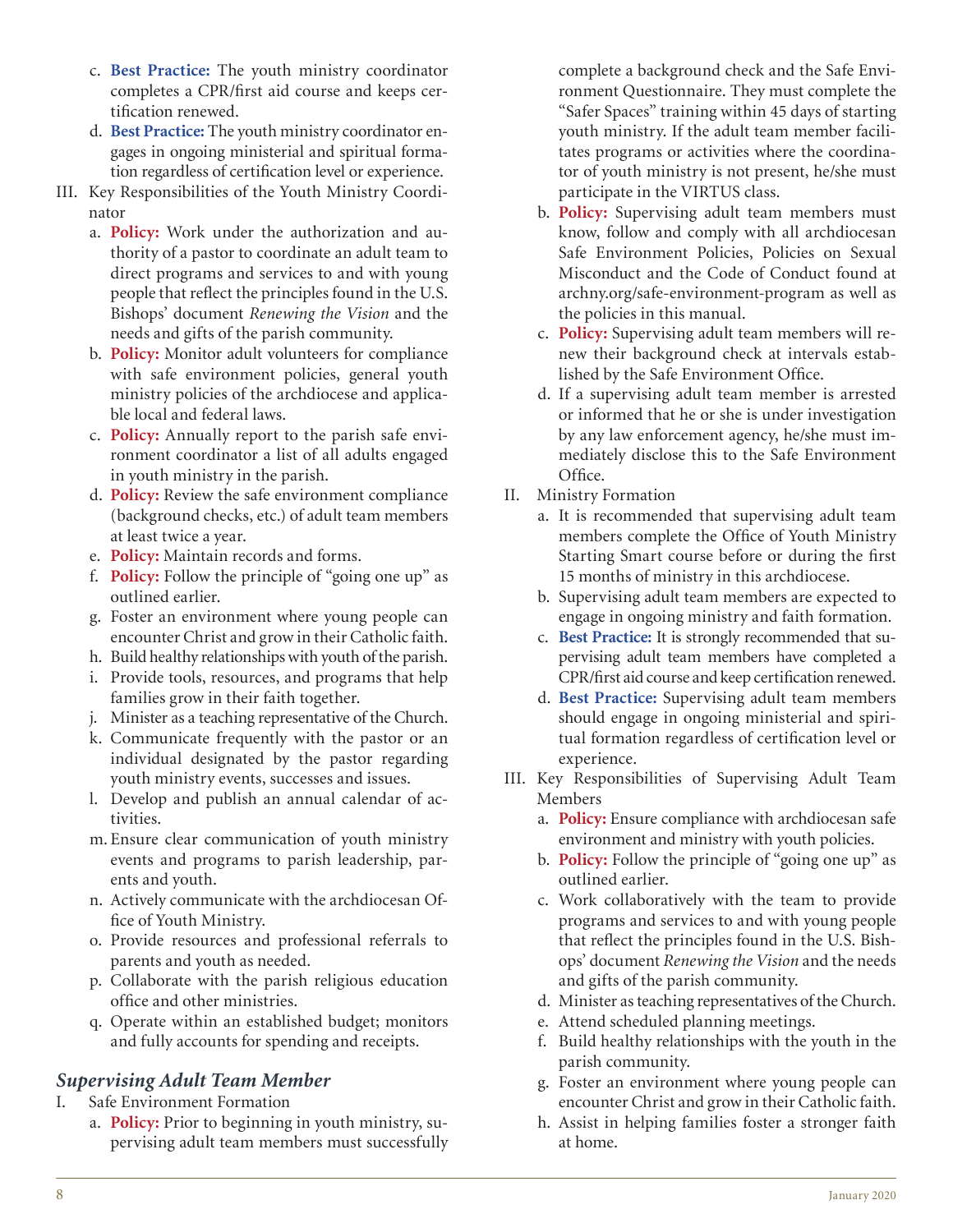

# *Occasional Adult Helper*

- I. Safe Environment Formation
	- a. **Policy:** Prior to assisting in youth ministry, occasional adult helpers must successfully complete a background check and complete the Safe Environment Questionnaire and the online or video training "Safer Spaces."
	- b. Policy: Occasional adult helpers must know, follow, and comply with all archdiocesan Safe Environment Policies, Policies on Sexual Misconduct and the Code of Conduct found at archny.org/ safe-environment-program as well the policies found in this manual.
	- c. **Policy:** Occasional adult helpers will renew their background check at intervals established by the Safe Environment Office.
- II. Ministry Formation
	- a. Occasional adult helpers should receive the ministry formation appropriate to the help they are offering.
	- b. Best Practice: Occasional adult helpers should be invited to participate in any youth ministry training and spiritual formation being offered by the parish or archdiocese.
- III. Key Responsibilities of Occasional Adult Helpers
	- a. **Policy:** Ensure compliance with archdiocesan safe environment and ministry with youth policies.
	- b. **Policy:** Follow the principle of "going one up" as outlined earlier.
	- c. Build healthy relationships with the youth in the parish community.
	- d. Foster an environment where young people can encounter Christ and grow in their Catholic faith.
	- e. Engage in the aspect of the ministry in which they are called to help.

## *Special Note on Ministry Team Members Who Are Adults Aged 18-20*

These guidelines refer to those who are at least 18 years of age and have graduated from high school. Adults aged 18-20 can be a major asset in the development and implementation of a youth ministry program. It is the youth ministry coordinator's responsibility to appropriately and effectively utilize adults aged 18-20 to assist with ministry and supervision of minors in a variety of roles. These might include:

- Ministry team members
- Facilitators of small groups